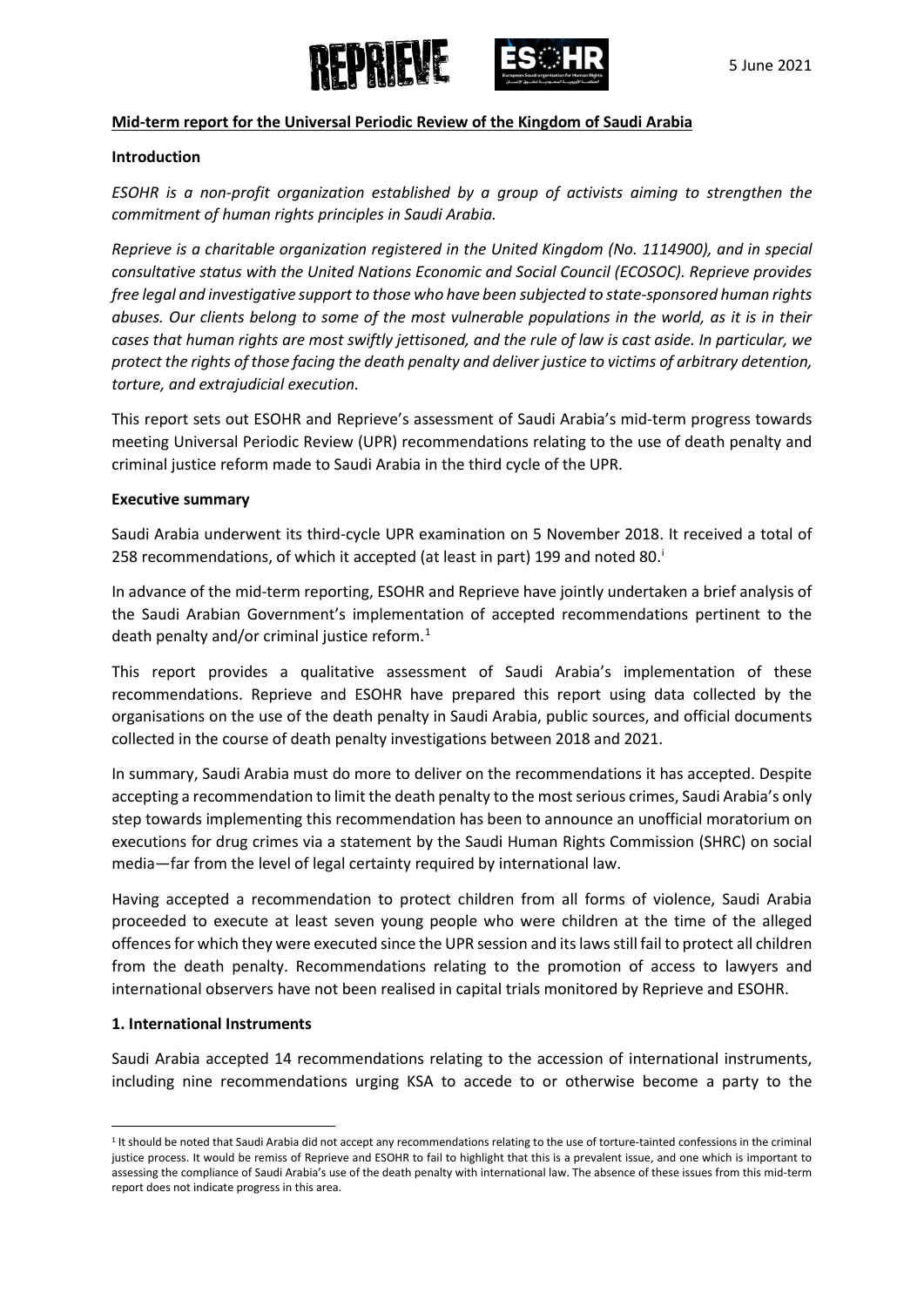



International Covenant on Civil and Political Rights (ICCPR) and the International Covenant on Economic, Social and Cultural Rights (ICESCR).<sup>[ii](#page-5-0)</sup>

Since the 5 November 2018, Saudi Arabia has not acceded to the ICCPR or the ICESCR, the two central human rights treaties at the normative core of the right to life.

In conclusion these recommendations have not yet been implemented.

# **2. The Death Penalty – only for the most serious crimes**

Saudi Arabia accepted one recommendation from Germany directly relating to the use of the death penalty for crimes which are not the most serious– 'Forgo the application of the death penalty or at least restrict it to the most serious crimes'.<sup>[iii](#page-5-1)</sup> It further partially accepted three recommendations related to the use of the death penalty for crimes which are not the most serious.<sup>[iv](#page-5-2)</sup>

Since 5 November 2018, Saudi Arabia has made very limited progress towards implementing these recommendations. According to execution data collected by ESOHR, there have been at least 259 executions in Saudi Arabia since 5 November 2018, including 186 in 2019 alone.

On 5 April 2018, Crown Prince Mohammed bin Salman publically<sup>[v](#page-5-3)</sup> acknowledged that 'the most serious crimes' relates only to intentional murder, in line with the position of international law.<sup>[vi](#page-5-4)</sup> Nevertheless, according to ESOHR and Reprieve monitoring, Saudi Arabia proceed to execute 105 individuals for drug crimes and 37 for political offences since the UPR in 2018. Judges remain able to impose death sentences for these crimes, and individuals remain in the criminal justice system faced with the risk of the death penalty for these offences. There is therefore clear evidence that Saudi Arabia has failed to implement Germany's recommendation to limit the application of the death penalty to the most serious crimes.

## *Drug Crimes*

In 2005, the Law on the Control of Narcotic and Psychotropic Substances made the following drug offences punishable by the death penalty in Saudi Arabia: trafficking or smuggling narcotics; receiving such substances from a smuggler; importing or exporting narcotics; manufacturing drugs with the intent to trade; participating in any of the aforementioned activities and recidivism of possession or use offences.<sup>[vii](#page-5-5)</sup> These offences do not meet the threshold of 'most serious crimes' as defined by international standard setting bodies and should not attract the death penalty.<sup>[viii](#page-5-6)</sup>

To our knowledge, since the last UPR, Saudi Arabian authorities have taken no steps to amend their laws which provide for the death penalty for drug offences.

Whilst Saudi Arabia has announced a moratorium on executions for drug related offences since the last UPR, this does not amount to an official moratorium as reflected in other state practice and international law. In January 2021, the SHRC announced a moratorium on executions for drug related offences via Twitter.<sup>[ix](#page-5-7)</sup> The UN Human Rights Council's documentation of moratoria suggests that a moratorium is only official if announced by the e[x](#page-5-8)ecutive, legislative or judicial branches of a state,<sup>x</sup> or unofficial if inferred from a pause in executions for 10 years or more.<sup>[xi](#page-5-9)</sup> In the context of Saudi Arabia, therefore, for a moratorium to be official it would have to be announced by the King himself, passed by Royal Decree; to be unofficial, the moratorium would have to be in place until January 2030. Neither of these tests have been met—Reprieve and ESOHR research suggests that this alleged moratorium has not been legalised by way of a Royal Decree or other means, and according to our monitoring there has only been a 16 month pause in drug-related executions as of 5 June 2021.<sup>[xii](#page-5-10)</sup>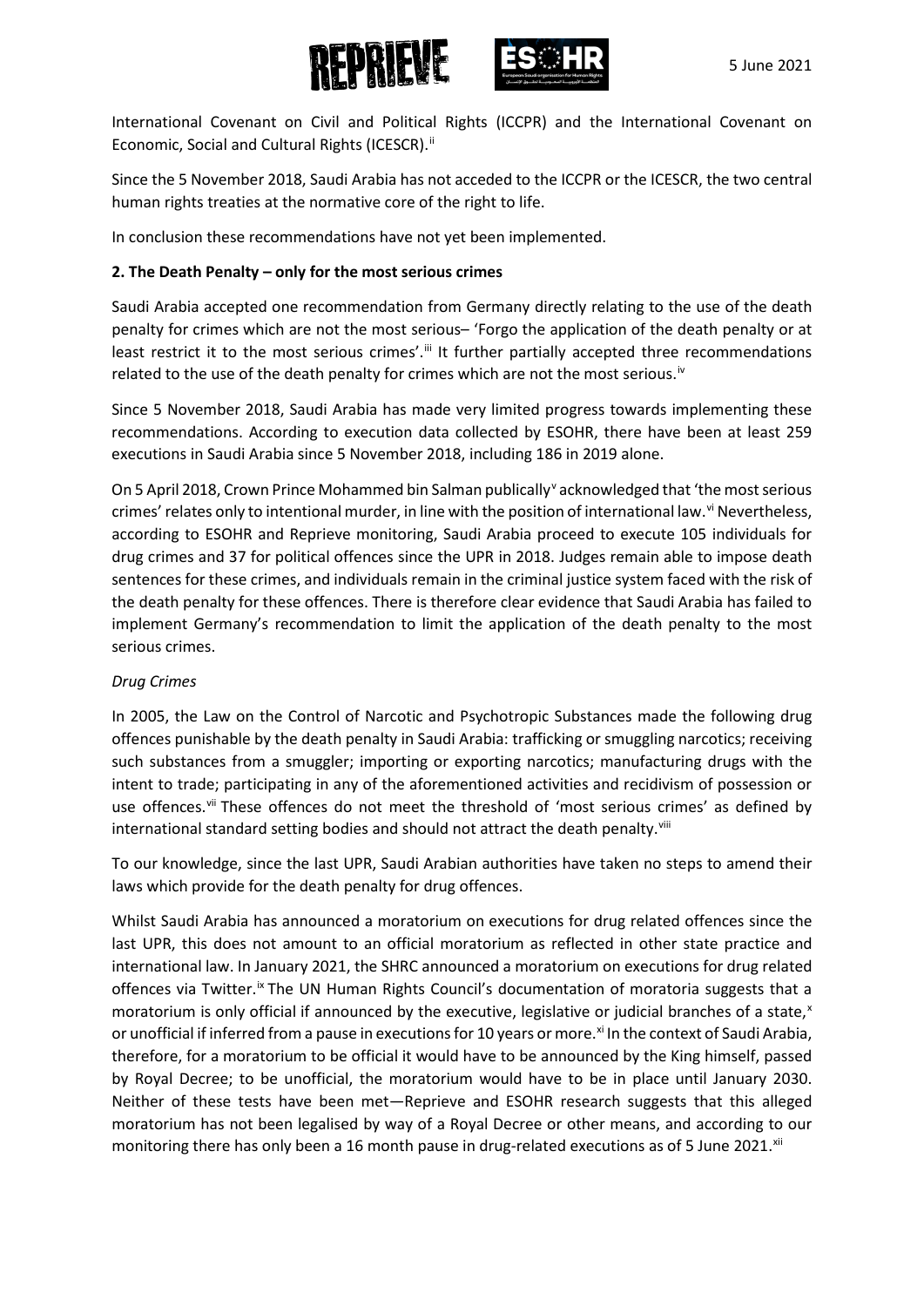



The continued availability of the death penalty as a punishment for drug crimes, and the fragility of the so-called moratorium, concern Reprieve and ESOHR particularly in so far as they confirm vulnerability of our client, Hussein abo al-Kheir, to the death penalty. Hussein, a Jordanian national, was arrested in 2014 when crossing the border into Saudi Arabia, and was sentenced to death in 2015 for alleged drugs smuggling. Hussein has consistently denied these charges, was tortured into signing the confession document, and has never been able to instruct a lawyer. His health, in particular his eyesight, has deteriorated significantly in detention. In September 2019, despite these numerous fair trial violations, his family were informed that the Supreme Judicial Council refused his appeal, and that he had no further right to challenge his death sentence.

In conclusion, Saudi Arabia has only made limited progress towards implementing this recommendation in relation to drug crimes. Since the last UPR, Saudi Arabia has executed 105 individuals for drug offences, the death penalty for drug offences remains a valid punishment in law and a moratorium on executions for this type of offence, whilst welcome, has not been officially or unofficially established.

## *Political Offences*

Under Saudi Arabia's Basic Law of Governance, '*Courts shall apply rules of the Islamic Sharia in cases that are brought before them, according to the Holy Qur'an and the Sunna, and according to laws*  which are decreed by the ruler in agreement with the Holy Qur'an and the Sunna.<sup>['xiii](#page-5-11)</sup> This grants judges the discretion to determine what conduct constitutes an offence under Shari'a law. The failure to codify a criminal code and the wide interpretative powers granted to judges to determine offences and punishments, including the death penalty, places individuals at risk of the death penalty for political offences. According to ESOHR, dozens of people face death sentences on charges relating to freedom of expression. Xiv Non-lethal and non-violent offences relating to political activities do not amount to the 'most serious crimes' as defined by international standard setting bodies. $x<sup>w</sup>$ 

Since the UPR, there is no indication that Saudi Arabia has taken steps to amend their laws which allow judges to hand down death sentences for political offences. Saudi Arabia has not implemented the recommendation to restrict the use of the death penalty to 'the most serious crimes' in relation to political offences.

## **3. The death penalty and childhood crimes**

Saudi Arabia partially accepted eleven recommendations calling for the abolition of the death penalty for those who were minors at the time of the alleged crime.<sup>[xvi](#page-5-14)</sup> Further, Saudi Arabia accepted two recommendations relating to strengthening legal protections for juveniles and protecting children from all forms of violence. [xvii](#page-5-15)

Since 5 November 2018, Saudi Arabia has made limited progress against these recommendations. The death penalty remains available to judges and prosecutors as a valid punishment for children, at least 10 individuals are at risk of the death penalty for 'crimes' committed under the age of 18, and at least seven individuals have been executed for allegedly crimes that occurred when they were children.

The Juven[i](#page-5-16)le Law 2018 governs the treatment of child defendants in the criminal justice system. xviii The Juvenile Law prescribes a maximum punishment of ten years in prison in cases of children under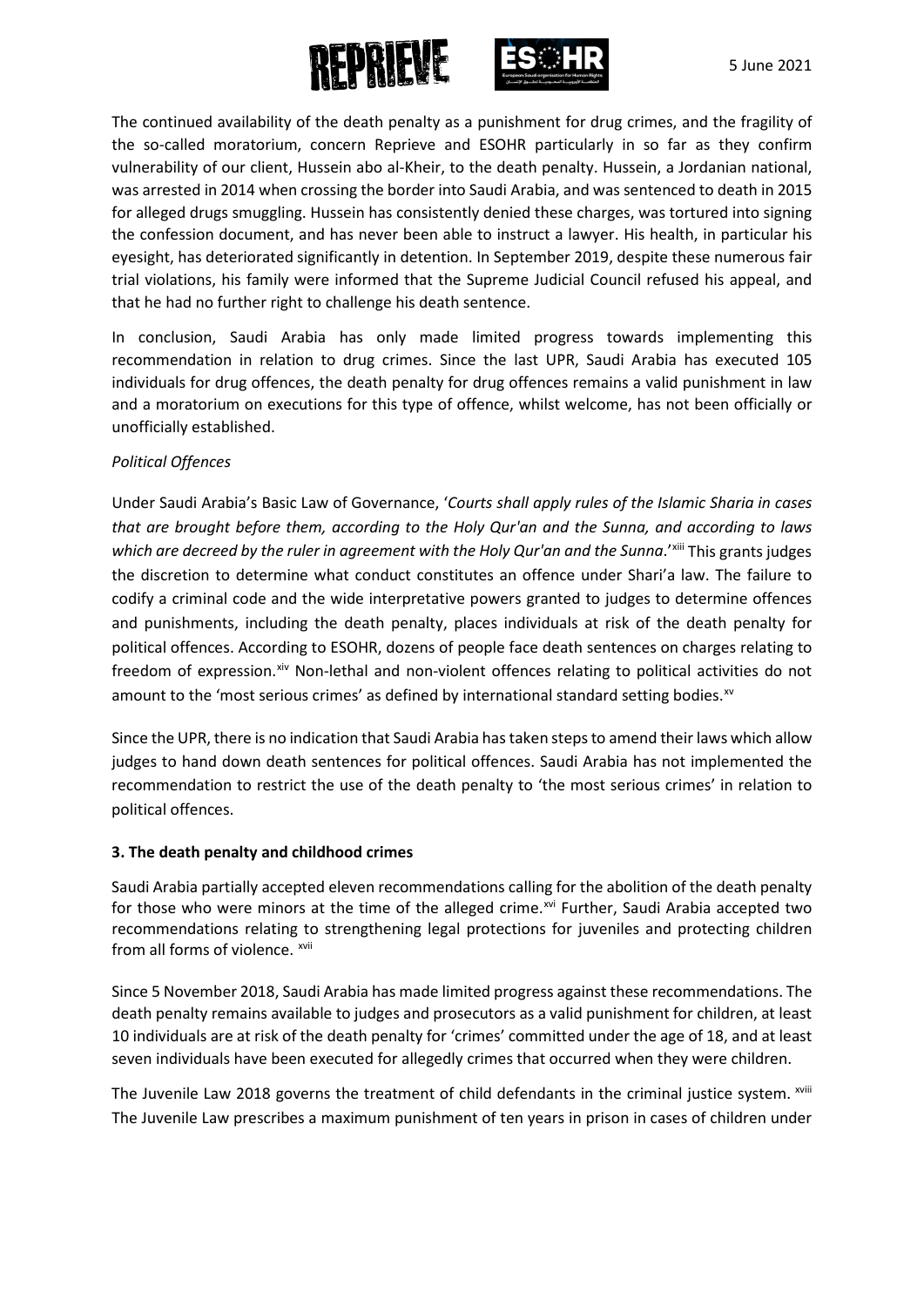



18 (hijri calendar) who commit death eligible offences under one category<sup>[2](#page-3-0)</sup> of offence, ta'zir. [xix](#page-5-17) However, Article 16 of the Juvenile Law states that it '[…]shall not prejudice the legally prescribed provisions on the two other categories of offences, *hudud* and *qisas'*. This leaves children at risk of the death penalty, because judges are still able to impose hudud or qisas death sentences.<sup>[xx](#page-5-18)</sup>

In April 2020, the Saudi authorities announced a Royal Decree which would abolish the death penalty for crimes committed under the age of 18, and would make the Juvenile Law 2018 retroactive.<sup>[xxi](#page-5-19)</sup> Whilst beenupheld by Saudi courts as recently as 19 January 2021. XXIII this Royal Decree has not yet been published, Saudi authorities have since stated that the Decree does not extend the scope of application of the Framework to *hudud* and *qisas* offences.<sup>[xxii](#page-6-0)</sup> Reprieve and ESOHR are aware of at least three individuals who were children at the time of the alleged crimes for which they face the death penalty, including Reprieve / ESOHR client Abdullah al-Howaiti, whose death sentence for a *hudud* offence allegedly committed when he was just fourteen years old, has

Furthermore, the retroactivity of the Juvenile Law is not codified in law, and therefore the protections of the Royal Decree for those charged with death eligible *ta'zir* offences are fragile. Saudi authorities claim that the Royal Decree makes the Juvenile Law 2018 retroactive, and therefore protects all children at risk of *ta'zir* death sentences, even if they were charged or sentenced before the Juvenile Law was passed. However, until the Royal Decree is published, this is no more than a promise. At least **six** child defendants (including Reprieve / ESOHR client Mohammed al-Faraj) were charged with or convicted of death eligible *ta'zir* offences before the Juvenile Law was passed in 2018. Until the Royal Decree is published and takes effect, these individuals lack legal protection from the death penalty.

Saudi Arabia has executed at least seven individuals for childhood crimes since the last UPR.<sup>xxiv</sup> Six of the individuals were executed in an infamous mass execution on 23 April 2019, including Reprieve/ESOHR clients Abdulkarim al-Hawaj, Salman Qureish and Mujtaba al-Sweikat. This creates serious doubt about the sincerity of Saudi Arabia's repeated promises not to execute for childhood crimes. Saudi Arabia's failure to publish death row data, and the alarming recent death sentence in Abdullah al-Howaiti's case, suggests that other unidentified individuals may remain at risk of a death sentence for alleged crimes committed as children.

In conclusion, Saudi Arabia has only made limited progress towards implementing these recommendations. The Royal Decree 2020 has not yet been published, and therefore it is not possible to assess to what degree it amounts to a partial implementation of these recommendations. It is important to note that Saudi Arabia have conceded that the Royal Decree 2020 does not extend the protection of the Juvenile Law 2018 to all types of offences, leaving children at risk of the death penalty under *hudud* or *qisas*.

## **3. Access to Justice**

<span id="page-3-0"></span> <sup>2</sup> Three categories of offences may be subject to the death penalty in Saudi Arabia: *Hudud* offences: are offences for which there are predetermined punishments under Shari'a law. Hudud offences punishable by death include adultery while married, apostasy, and *herabah* (banditry, waging war against God - generally referred to violent acts spreading fears in the community). *Qisas* offences: are offences for which there may be retributions in kind. For example, in murder cases, the family of the murder victim can decide to seek the death penalty, to pardon the perpetrator or forgo the death penalty in return for receiving financial compensation. *Ta'zir* offences: are offences for which there are no predetermined punishments under Shari'a, for example witchcraft and drug offences. The distinctions between these categories of offences are not always clear and, as detailed above, judges are granted vast discretion to determine crimes and punishments.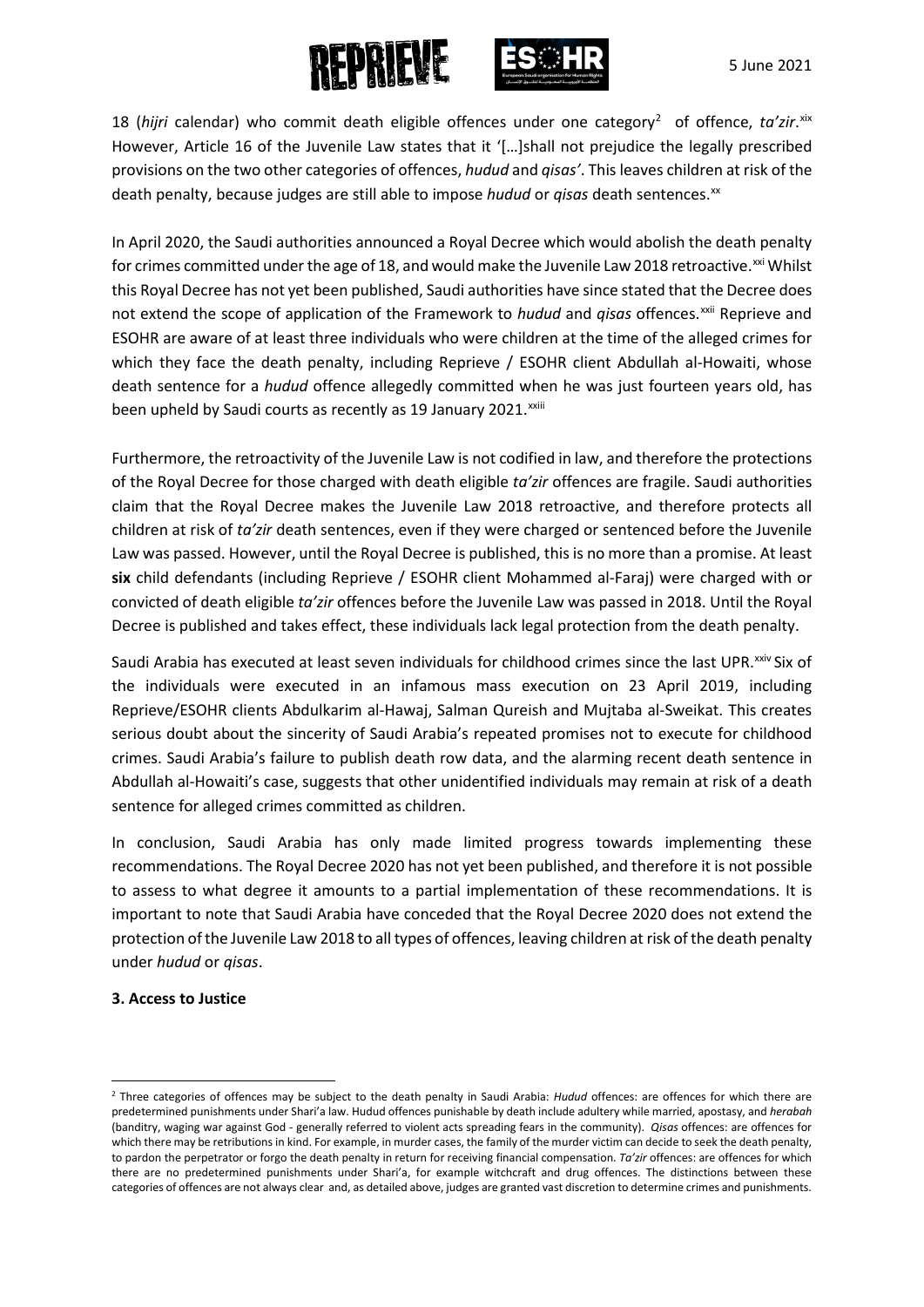



Saudi Arabia accepted four recommendations relating to fair trial guarantees that must be guaranteed in capital trials.

*UPR Recommendation 122.92 - Ensure that the treatment of persons suspected of acts of terrorism strictly complies with international human rights law and abolish the public prosecutor's discretion to forbid detainees' access to a lawyer* 

*UPR Recommendation 122.188 - Promote further the principle of public trials, the right to access to a lawyer and other guarantees provided for in the Code of Criminal Procedure*

*UPR Recommendation 122.191 - Allow diplomats to attend trials and court sessions as was done in 2013*

*UPR Recommendation 122.175 - Increase the transparency and openness of legal proceedings and investigations […]* 

Saudi Arabia has not made progress towards implementing these recommendations. This is evident from our documentation of the Specialised Criminal Court trial of Mohammed al-Faraj, who is at risk of a *ta'zir* death sentence for non-violent political offences allegedly committed when he was under fifteen years old. The court have prevented Mr Faraj from attending hearings on 29 October 2020, 18 January and 31 March 2021. Reprieve and ESOHR understand that Mr Faraj has been unable to consult with his lawyer. The court have prevented international observers from attending the hearings. Indeed, it is Reprieve and ESOHR's understanding that observers have been prevented from attending all hearings in Saudi Arabia since December 2019.

Outside the counter-terrorism context, individuals remain on death row following trials in which their right to a fair trial was violated. Saudi Arabia did not provide ESOHR/Reprieve client Hussein abo al-Kheir with a lawyer to represent him in his capital trial for drug offences between 2014 and 2019. The Supreme Court upheld his death sentence in September 2019.<sup>xx</sup> The state must grant Mr al-Kheir a retrial in which these rights are upheld and the death penalty is an unavailable punishment.

In conclusion, these recommendations have not been implemented.

## **Conclusion**

In summary, Saudi Arabia has not implemented the majority of recommendations relating to the death penalty. Saudi Arabia has not ratified either of the core UN treaties which protect the rights of those at risk of the death penalty. The death penalty remains a valid punishment for offences which are not 'the most serious', including non-lethal drug offences and offences relating to freedom of expression. The announcement of a moratorium on the use of executions for drug offences does not amount to an official or unofficial confirmation of its existence. Children remain at risk of the death penalty because of the narrow scope of the Juvenile Law 2018 (even considering the promised Royal Decree 2020) and the failure to publish the Royal Decree 2020. Finally, there has been no change to the law providing for greater fair trial guarantees in capital trials, and international observers are not permitted to enter and observe proceedings in court.

For more information about the cases cited in this report or other questions related to the report, please contact menaexterna[l@Reprieve.org.uk](mailto:@Reprieve.org.uk) an[d Duaa@esohr.org.](mailto:Duaa@esohr.org)

<span id="page-4-0"></span>**Endnotes** 

 $\overline{a}$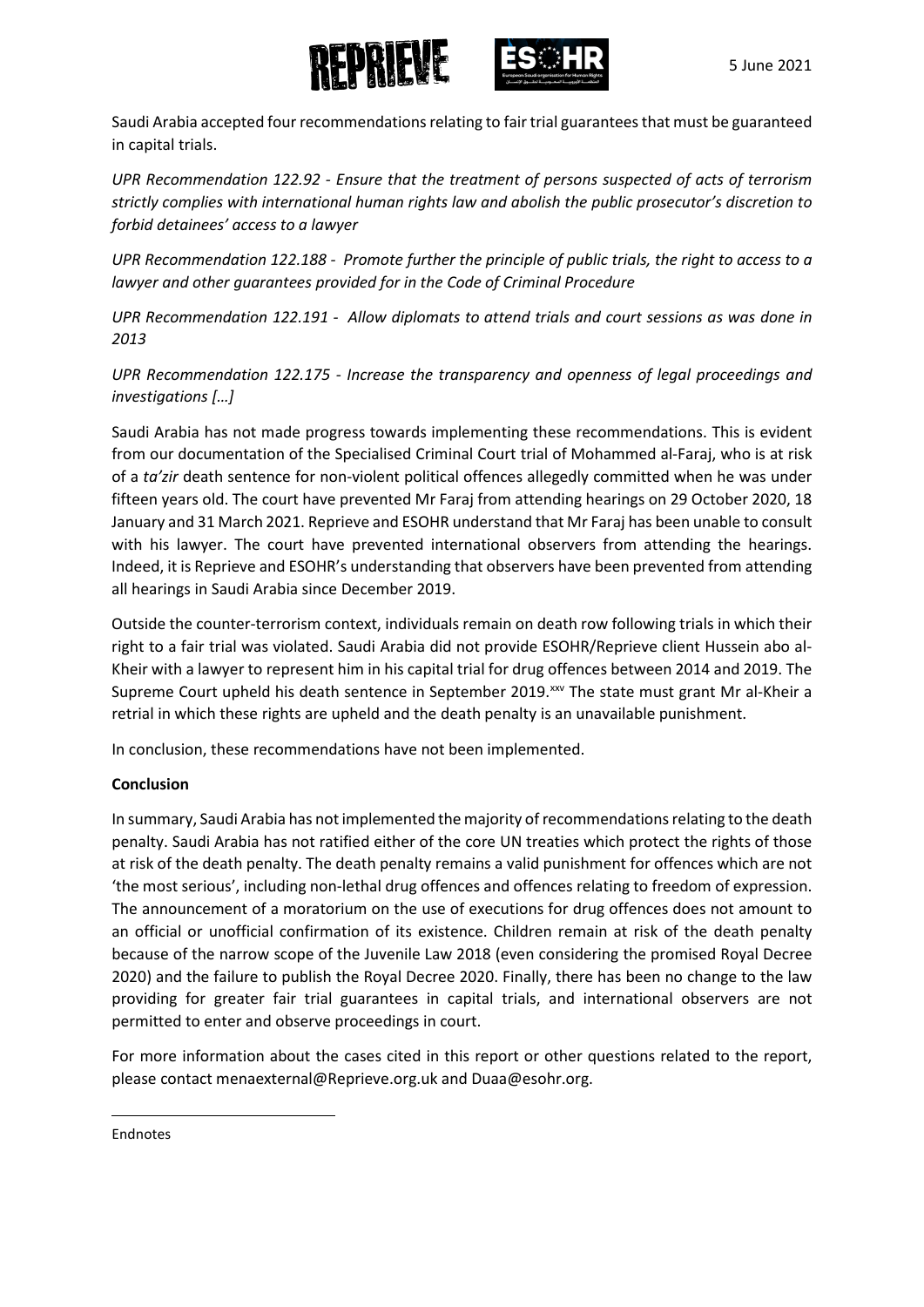





<sup>i</sup> HRC, UPR, Annex to the Report of the Working Group, 26 February 2019, UN. Doc A/HRC/40/4/Add.1, available

<span id="page-5-0"></span>at : https://www.ohchr.org/EN/HRBodies/UPR/Pages/SAindex.aspx .<br>ii 122.1; 122.15 ;122.17 ;122.35 ; 122.3 122.4 ; 122.2 ;122.5 ; 122.6 ;122.16 122.10;122.24 ;122.26 ;122.27 ii<br>iii 122.107

<span id="page-5-3"></span><span id="page-5-2"></span><span id="page-5-1"></span><sup>iv</sup> 122.95 ; 122.100 ;122.99<br><sup>v</sup> Time Magazine, Crown Prince Mohammed Bin Salman Talks to Time About Sauid Arabia, The Middle East and President Trump, 5 April 2018, available at [https://time.com/5228006/mohammed-bin-salman-interview](https://time.com/5228006/mohammed-bin-salman-interview-transcript-full/)[transcript-full/.](https://time.com/5228006/mohammed-bin-salman-interview-transcript-full/) [accessed 3 June 2021]

<span id="page-5-4"></span>vi See, i*nter alia,* Human Rights Committee, General Comment No. 36 on Article 6 of the International Covenant on Civil and Political Rights, on the Right to Life, 30 October 2018, UN. Doc(CCPR/C/GC/36), para. 35, available at : [https://tbinternet.ohchr.org/Treaties/CCPR/Shared%20Documents/1\\_Global/CCPR\\_C\\_GC\\_36\\_8785\\_E.pdf.](https://tbinternet.ohchr.org/Treaties/CCPR/Shared%20Documents/1_Global/CCPR_C_GC_36_8785_E.pdf) [accessed 2 June 2021].

<span id="page-5-5"></span>The Law of Combating Drugs and Psychotropic Substances, 2005, available at [https://www.moi.gov.sa/wps/wcm/connect/73b2ca0041ec56f7b3e1b77e08398394/%D9%86%D8%B8%D8%A](https://www.moi.gov.sa/wps/wcm/connect/73b2ca0041ec56f7b3e1b77e08398394/%D9%86%D8%B8%D8%A7%D9%85+%D9%85%D9%83%D8%A7%D9%81%D8%AD%D8%A9+%D8%A7%D9%84%D9%85%D8%AE%D8%AF%D8%B1%D8%A7%D8%AA+%D9%88%D8%A7%D9%84%D9%85%D8%A4%D8%AB%D8%B1%D8%A7%D8%AA+%D8%A7%D9%84%D8%B9%D9%82%D9%84%D9%8A%D8%A9.pdf?MOD=AJPERES&CVID=lDGm78p) [7%D9%85+%D9%85%D9%83%D8%A7%D9%81%D8%AD%D8%A9+%D8%A7%D9%84%D9%85%D8%AE%D8%AF](https://www.moi.gov.sa/wps/wcm/connect/73b2ca0041ec56f7b3e1b77e08398394/%D9%86%D8%B8%D8%A7%D9%85+%D9%85%D9%83%D8%A7%D9%81%D8%AD%D8%A9+%D8%A7%D9%84%D9%85%D8%AE%D8%AF%D8%B1%D8%A7%D8%AA+%D9%88%D8%A7%D9%84%D9%85%D8%A4%D8%AB%D8%B1%D8%A7%D8%AA+%D8%A7%D9%84%D8%B9%D9%82%D9%84%D9%8A%D8%A9.pdf?MOD=AJPERES&CVID=lDGm78p) [%D8%B1%D8%A7%D8%AA+%D9%88%D8%A7%D9%84%D9%85%D8%A4%D8%AB%D8%B1%D8%A7%D8%AA+](https://www.moi.gov.sa/wps/wcm/connect/73b2ca0041ec56f7b3e1b77e08398394/%D9%86%D8%B8%D8%A7%D9%85+%D9%85%D9%83%D8%A7%D9%81%D8%AD%D8%A9+%D8%A7%D9%84%D9%85%D8%AE%D8%AF%D8%B1%D8%A7%D8%AA+%D9%88%D8%A7%D9%84%D9%85%D8%A4%D8%AB%D8%B1%D8%A7%D8%AA+%D8%A7%D9%84%D8%B9%D9%82%D9%84%D9%8A%D8%A9.pdf?MOD=AJPERES&CVID=lDGm78p) [%D8%A7%D9%84%D8%B9%D9%82%D9%84%D9%8A%D8%A9.pdf?MOD=AJPERES&CVID=lDGm78p](https://www.moi.gov.sa/wps/wcm/connect/73b2ca0041ec56f7b3e1b77e08398394/%D9%86%D8%B8%D8%A7%D9%85+%D9%85%D9%83%D8%A7%D9%81%D8%AD%D8%A9+%D8%A7%D9%84%D9%85%D8%AE%D8%AF%D8%B1%D8%A7%D8%AA+%D9%88%D8%A7%D9%84%D9%85%D8%A4%D8%AB%D8%B1%D8%A7%D8%AA+%D8%A7%D9%84%D8%B9%D9%82%D9%84%D9%8A%D8%A9.pdf?MOD=AJPERES&CVID=lDGm78p) [accessed on 03 June 2021]].<br><sup>viii</sup> Human Rights Committee, General Comment No. 36 on Article 6 of the International Covenant on Civil and

<span id="page-5-6"></span>Political Rights, on the Right to Life, 30 October 2018, UN. Doc(CCPR/C/GC/36), para. 35, available at : [https://tbinternet.ohchr.org/Treaties/CCPR/Shared%20Documents/1\\_Global/CCPR\\_C\\_GC\\_36\\_8785\\_E.pdf.](https://tbinternet.ohchr.org/Treaties/CCPR/Shared%20Documents/1_Global/CCPR_C_GC_36_8785_E.pdf) [accessed 2 June 2021].

<span id="page-5-7"></span>Saudi Human Rights Commission account on twitter, 18th of January 2021 [https://mobile.twitter.com/HRCSaudi\\_EN.](https://mobile.twitter.com/HRCSaudi_EN) See also reports that harsh sentencing for offences relating to freedom of expression has increased in 2021: Ruth Michaelson, Weak US let Saudis jail more dissidents, 13 May 2021, available at: [https://www.theguardian.com/global-development/2021/may/13/weak-us-let-saudis-jail-](https://www.theguardian.com/global-development/2021/may/13/weak-us-let-saudis-jail-more-dissidents-says-rights-group)more-dissidents-says-rights-group [\[](https://www.theguardian.com/global-development/2021/may/13/weak-us-let-saudis-jail-more-dissidents-says-rights-group)accessed 3 June 2021].

<span id="page-5-8"></span> Economic and Social Council fo the United Nations, Report of the Secretary General on Capital Punishment and the Implementation of Safeguards Guaranteeing Protection of the Rights of those Facing the Death Penalty, UN. Doc. E/2010/10, 18 December 2009, para. 20, available at: <https://digitallibrary.un.org/record/682264?ln=en%20-%20record-files-collapse-header> [accessed 27 May 2021].

<span id="page-5-9"></span>xi *Ibid*, *para. 19.* 

<span id="page-5-10"></span>xii See Saudi Press Agency, Ta'zir death penalty imposed for a drug smuggler in Juba, 14 January 2020, available at: https://www.spa.gov.sa/viewfullstory.php?lang=ar&newsid=2022381 [\[](https://www.spa.gov.sa/viewfullstory.php?lang=ar&newsid=2022381)accessed 27 May 2021].<br>
<sup>xiii</sup> Royal decree A/91, Basic Law of Governance, 1 March 1992, available at:

<span id="page-5-11"></span>https://www.saudiembassy.net/basic-law-governance#Chapter Two: The Law of Governance.<br><sup>xiv</sup> Data held on file by ESOHR.<br><sup>xv</sup> Human Rights Committee. General Comment No. 36 on Article 6 of the International Covenant on Civi

<span id="page-5-13"></span><span id="page-5-12"></span>Political Rights, on the Right to Life, 30 October 2018, UN. Doc(CCPR/C/GC/36), para. 35, available at :

https://tbinternet.ohchr.org/Treaties/CCPR/Shared%20Documents/1\_Global/CCPR\_C\_GC\_36\_8785\_E.pdf. [accessed 2 June 2021].

<span id="page-5-14"></span>xviSee Human Rights Council, Report of the Working Group on the UPR, Saudi Arabia, Addendum, UN Doc. A/HRC/40/4/Add.1, 26 February 2019, available at: [https://www.upr](https://www.upr-info.org/sites/default/files/document/saudi_arabia/session_31_-_november_2018/saudi_arabia_addendum_en.pdf)[info.org/sites/default/files/document/saudi\\_arabia/session\\_31\\_-](https://www.upr-info.org/sites/default/files/document/saudi_arabia/session_31_-_november_2018/saudi_arabia_addendum_en.pdf)

[\\_november\\_2018/saudi\\_arabia\\_addendum\\_en.pdf](https://www.upr-info.org/sites/default/files/document/saudi_arabia/session_31_-_november_2018/saudi_arabia_addendum_en.pdf) 122.96; 122.99; 122.100; 122.101; 122.110; 122.111; 122.112; 122.113; 122.114; 122.118; 122.220

<span id="page-5-16"></span><span id="page-5-15"></span><sup>xvii</sup> 122.225 and 122.244<br><sup>xviii</sup> Royal Decree no. 118 2018 on the Juvenile Law 2018, Article 15(2) available at [https://www.moj.gov.sa/Documents/Regulations/pdf/77.pdf.](https://www.moj.gov.sa/Documents/Regulations/pdf/77.pdf)

<span id="page-5-17"></span>xix Royal Decree no. 118 2018 on the Juvenile Law 2018, Article 15(2) available at [https://www.moj.gov.sa/Documents/Regulations/pdf/77.pdf.](https://www.moj.gov.sa/Documents/Regulations/pdf/77.pdf)

<span id="page-5-18"></span>xx Royal Decree no. 118 2018 on the Juvenile Law 2018, Article 16 available at [https://www.moj.gov.sa/Documents/Regulations/pdf/77.pdf.](https://www.moj.gov.sa/Documents/Regulations/pdf/77.pdf)

<span id="page-5-19"></span>xxi xxi Saudi Human Rights Commission, Press Release, Abolition of Death Penalty for Crimes Committed as Minors, 25 April 2020, <https://hrc.gov.sa/en-us/News/Pages/news803.aspx> ; [https://hrc.gov.sa/ar](https://hrc.gov.sa/ar-sa/News/Pages/news805.aspx)[sa/News/Pages/news805.aspx](https://hrc.gov.sa/ar-sa/News/Pages/news805.aspx)